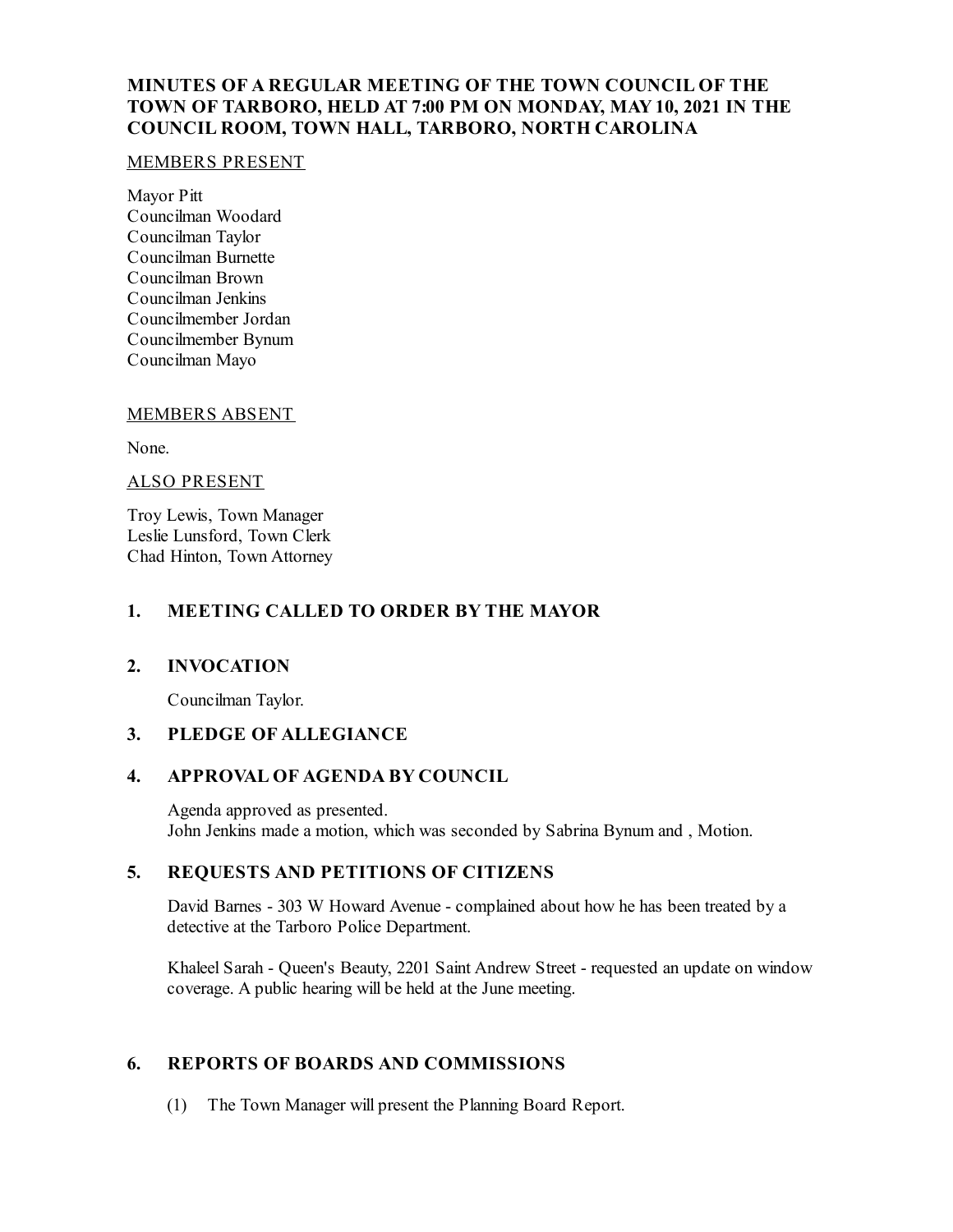Troy Lewis, Town Manager, provided background information.

UDO Text Amendment Changes - 160D - #21-02

UDO Text Amendment - Short-Term Rental - #21-03

UDO Text Amendment - Signage

Council called for a public hearing.

Leo Taylor made a motion, which was seconded by John Jenkins and Passed, Motion.

# **7. TOWN MANAGERS RECOMMENDATIONS**

#### **Consent Items**

Consent Items approved as presented. John Jenkins made a motion, which was seconded by Sabrina Bynum and Passed, Motion.

- (1) Approve minutes of the April 12, 2021 regular meeting.
- (2) 2020 Tax Levy Memo
- (3) Tax Collector's Report
- (4) Budget Transfers

## **Action Items**

## **(5) Award Contract - Auditing Services**

Councilawarded the audit contract for the fiscal year 2020-2021 to Flowers & Stanley, LLP at the proposal cost of \$27,500, with the understanding that contracts for future years may be subject to negotiation and require future Councilapproval. John Jenkins made a motion, which was seconded by Deborah Jordan and Passed, Motion.

#### **(6) Proposal for Legal Services - Redistricting**

In order to prepare for redistricting of Ward boundaries, Councilaccepted the proposal from Tharrington Smith, LLP to provide legal services for the flat-rate fee of \$17,500. John Jenkins made a motion, which was seconded by Othar Woodard and Passed, Motion.

#### **(7) Minimum Housing - 514 EdmondsonAvenue**

Counciladopted an ordinance giving the owner(s) thirty (30) days to comply with the Code Enforcement Officer's order. If the owner fails to comply with said order, the ordinance authorizes the officer to demolish and remove the dwelling located at 514 Edmondson Avenue. The cost of removal will be filed as a lien against the real property.

Leo Taylor made a motion, which was seconded by John Jenkins and Passed, Motion.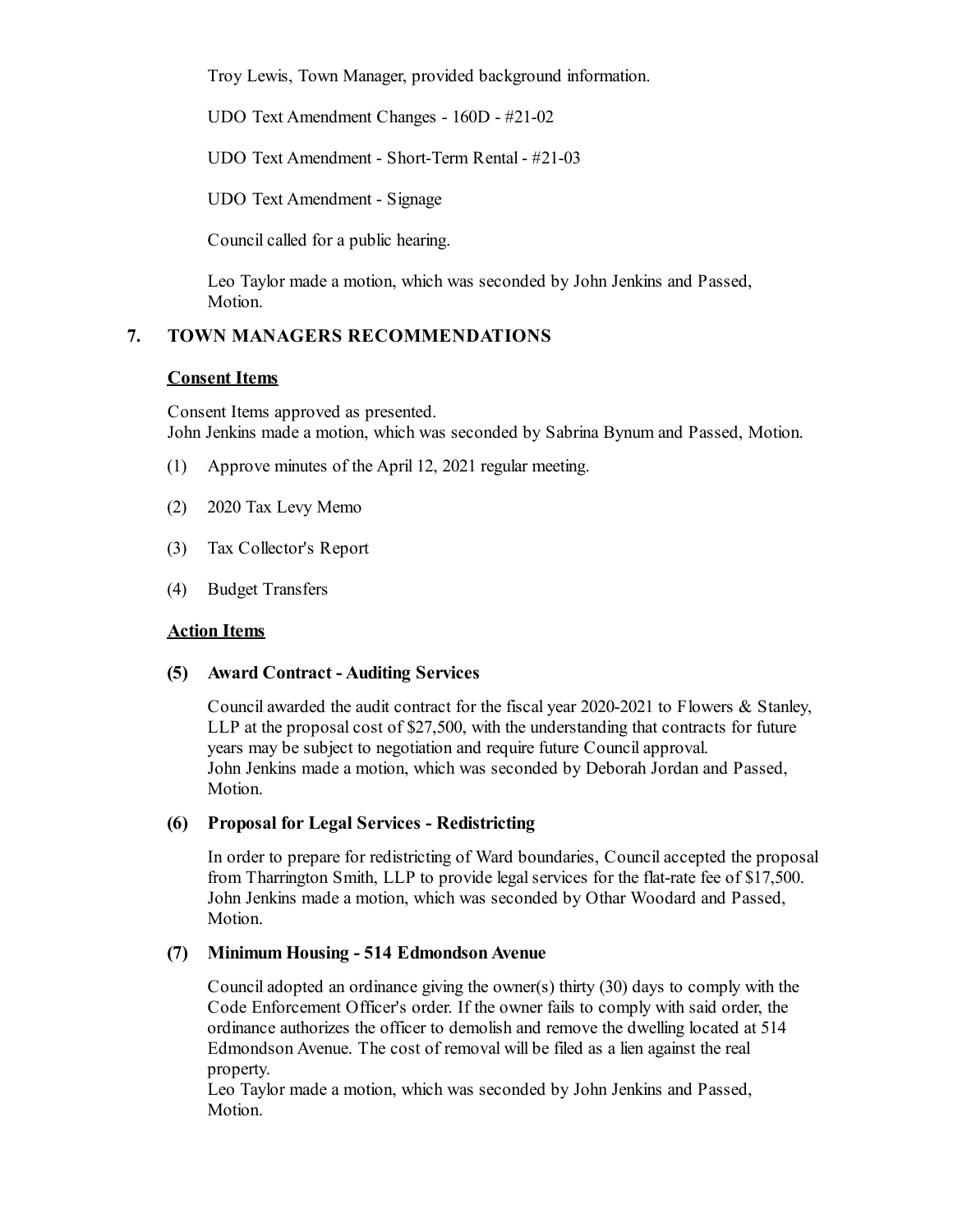## **(8) Minimum Housing - 704 Martin Luther King, Jr. Drive**

Counciladopted an ordinance giving the owner(s) thirty (30) days to comply with the Code Enforcement Officer's order. If the owner fails to comply with said order, the ordinance authorizes the officer to demolish and remove the dwelling located at 704 Martin Luther King Jr Drive. The cost of removal will be filed as a lien against the real property.

John Jenkins made a motion, which was seconded by Leo Taylor and Passed, Motion.

## **(9) Minimum Housing - 910 Martin Luther King Jr. Drive**

Counciladopted an ordinance giving the owner(s) thirty (30) days to comply with the Code Enforcement Officer's order. If the owner fails to comply with said order, the ordinance authorizes the officer to demolish and remove the dwelling located at 910 Martin Luther King Jr Drive. The cost of removal will be filed as a lien against the real property.

John Jenkins made a motion, which was seconded by Leo Taylor and Passed, Motion.

## **(10) Appointment for May - Tarboro-Edgecombe Airport Authority**

No action taken.

# **(11) Appointment for May - Tarboro-Edgecombe Arts Commission**

No action taken.

# **8. OTHER REPORTS**

## A. Town Manager

Troy Lewis congratulated the Tarboro High School Football team for winning the State Championship. A formal presentation will be held at the June Council meeting.

(1) Town Council Budget Work Sessions - May 17th & 18th

Town Council Budget Work Sessions will be held on Monday, May 17, 2021 and Tuesday, May 18, 2021 (if needed) at 6:00pm.

B. Town Attorney

None.

C. Council Members

Councilman Woodard - none.

Councilman Taylor - none.

Councilman Mayo - stated that he has been speaking with Marvin Tyson, son of deceased Estella Bell, in regards to her participation in the HOME program and the status of the property. The Town has tried to withdrawal from the program but is still involved at this time. Councilman Mayo also stated that he would no longer vote on matters that involved Anderson & Company due to a recent family marriage.

Councilmember Jordan - requested a meeting with the Police Chief, community leaders and